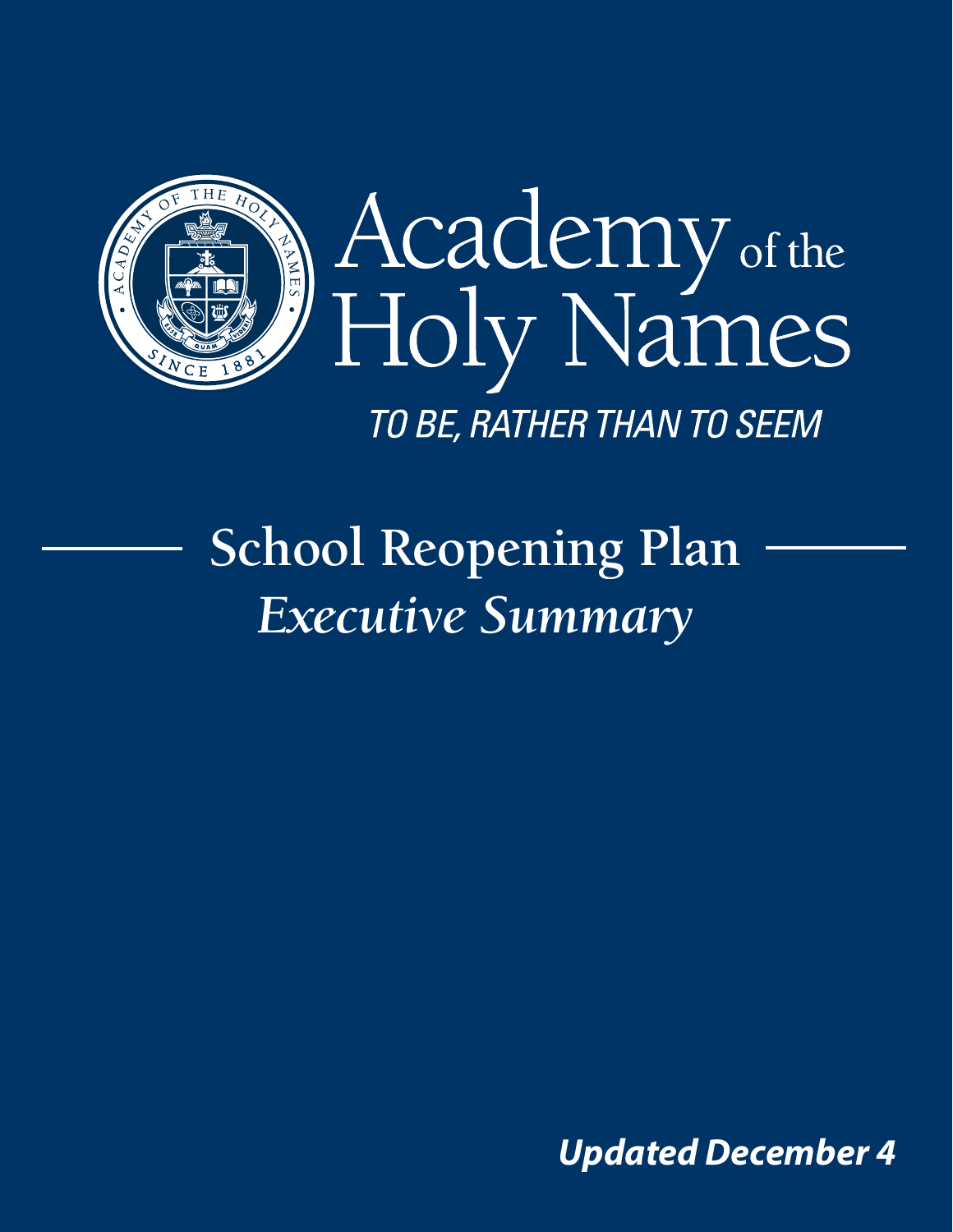

*The Executive Summary will provide an overview of the Academy's reopening plans. For a detailed look at policies and procedures, visit holynamestpa.org/coronavirus/plan.*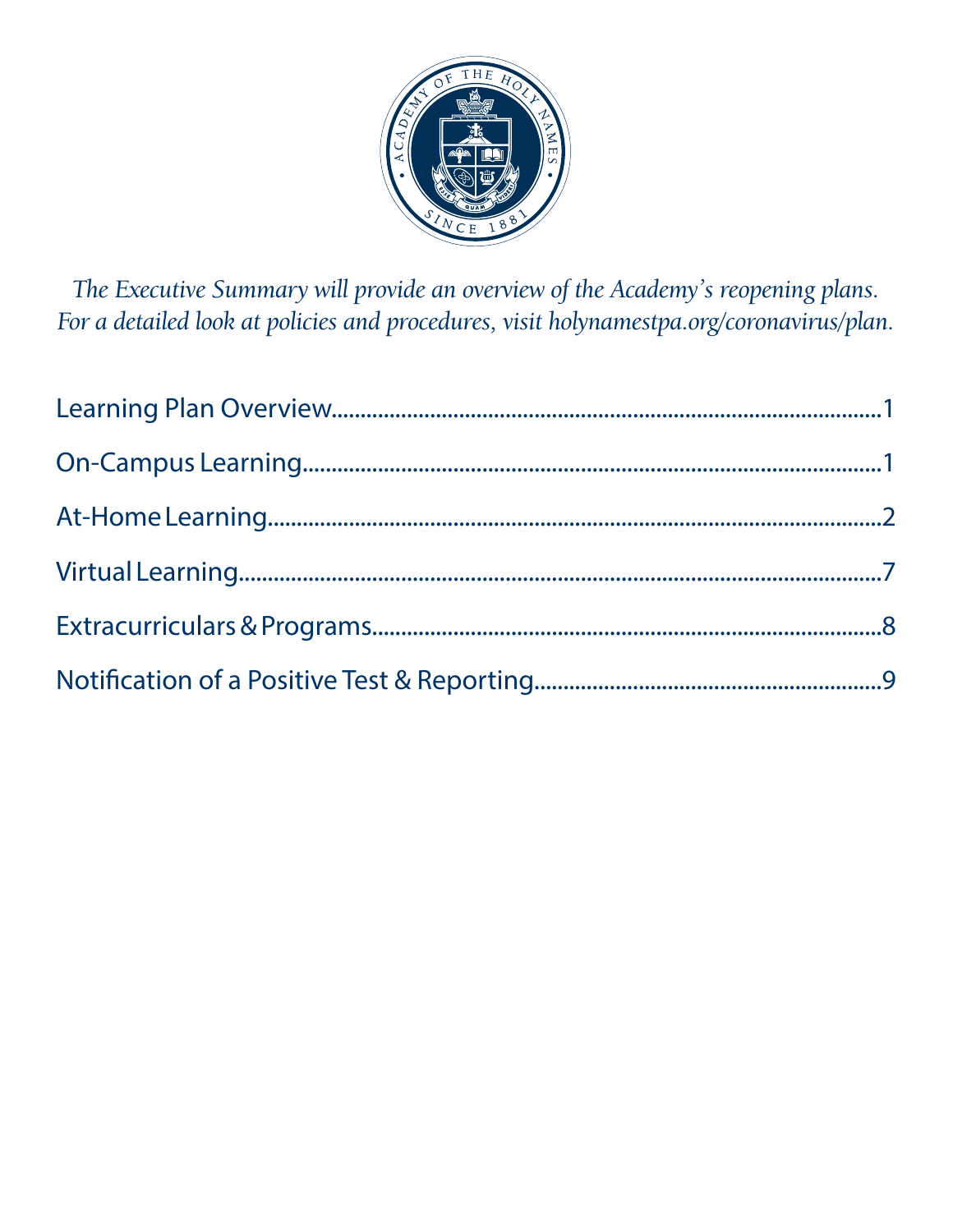Campus is scheduled to open on August 17th for Orientation, and August 19th for the first day of school, unless authorities declare schools must remain closed. The Academy recognizes that some families may not be comfortable with their child(ren) returning at this time, so we have developed two different reopening options. If the State of Florida mandates schools remain closed, we will open virtually. This year, we are eliminating latestart Wednesdays to capture as much academic time as possible in the event that we have to move to virtual learning**. Students may shift between options only once every six weeks.** The six-week period goes into effect once you switch choices. For example, if you choose in-school learning for your child, and after a few days or a week (a trial period), you decide that is not the right choice for your family, you can go at-home. Once you go at-home, you would be committed to continuing in that learning model for six weeks. The same would be true in reverse.

- **• On-Campus Learning** If the State of Florida allows schools to open and the family is comfortable attending school.
- **• At-Home Learning** If the child has a preexisting health condition or the family is not comfortable attending school.
- **• Virtual Learning** If the State of Florida does not allow schools to open.

# **On-Campus Learning**

Your child(ren) will begin the academic year on campus with the expectation that specific health and safety procedures will be required. In the event that the State of Florida closes schools or initiates a stay-at-homeorder, students will transition to virtual learning. Students may shift between options only once every six weeks.

At the Academy, we pride ourselves on our commitment to a close community–the Academy family. We acknowledge that students learn best in a community of caring adults who know them and understand their needs. While learning will look different this year, the heart and soul of the Academy will not change! Together, we will work to ensure our school meets the needs of the times within an atmosphere of care and concern for one another.

Mitigation efforts, which we have established in conjunction with medical professionals, include:

- **• Eliminating late-start Wednesdays to capture as much academic time as possible in the event that we have to move to virtual learning.**
- The use of face coverings indoors**. Please note that masks with respirators or valves are not permitted.**
- Temperature checks during drop-off.
- Increased use of outdoor spaces. **Elementary School students (pre-K to 8th grade) may wear PE uniforms daily.**
- Expectation of responsible physical distancing both inside and outside the classroom.
- Installation of additional hand-sanitizing stations throughout campus.
- Increased cleaning measures, including the addition of four day porters to sanitize high-touch areas during the school day.
- A combination of outdoor dining and use of the entire Brady Center to promote social distancing.
- A separate clinic for temporary isolation of students/staff who show possible COVID symptoms.
- Virtual All-School Masses.
- Limiting visitor access to campus.

*A detailed look at mitigation policies and protocols, including division-specific updates and a face covering FAQ, is available at holynamestpa.org/coronavirus/plan.*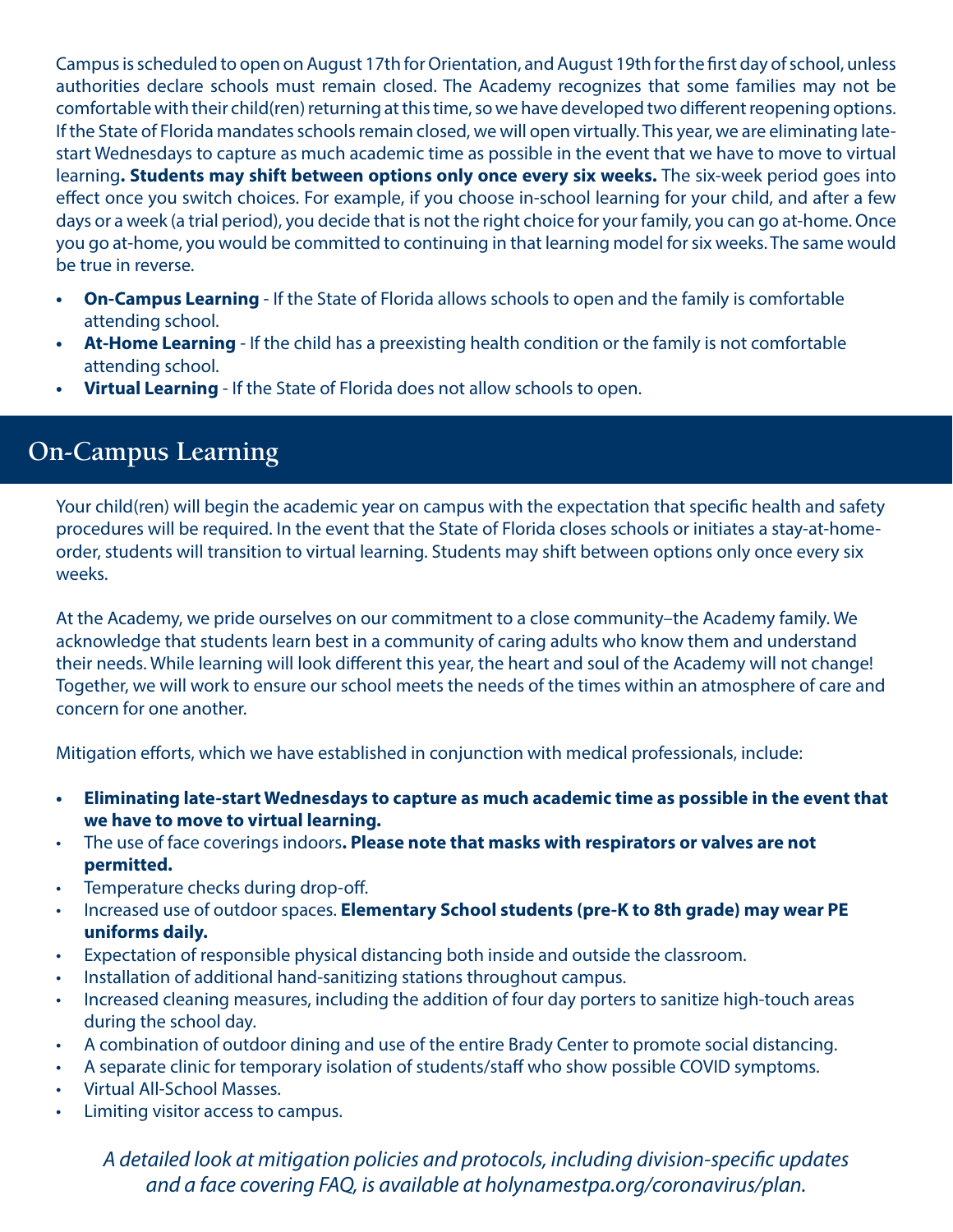At-home learning runs concurrently with on-campus learning, however it is not the same as distance learning. While at-home learning is not equivalent to in-person learning, the Academy's faculty and staff will provide high-quality instruction to advance students' academic progress and attend to the social and emotional well-being of each student until he or she is able to return to school.

At-home learning, by design:

- Provides support for students and families who must be out, or who choose to be out, due to COVIDrelated concerns.
- Helps maintain connection and community between classmates on campus and at home.
- Will be available as long as COVID-19 continues to be a concern, most likely for the 2020-2021 school year.
- Allows the Academy to fulfill its mission and continue to provide our high-quality education to all students during these exceptional circumstances.
- Students will continue to receive grades and assignments must be completed. If a student is not sick, it is expected that he or she attend classes at the established times via Google Meet or Zoom and keep up with all assignments. Training will be provided on all tools and technology that support student learning.

# **Pre-K and K**

#### *Learning at Home While School is in Session On-Campus*

- Each child will receive a materials kit and ideas for possible playful learning and exploration. This materials kit, or "to-go bag," will include a school-issued iPad that will have the necessary apps preloaded.
- Includes daily contact with an AHN faculty member.
- Includes both asynchronous (recorded) and synchronous (live) content.
- There will be a microphone in each classroom so students at home can hear the teacher and in-class discussions.
- Media, one-on-one or small-group contact, and hands-on activity time will total approximately 1.5 hours daily.
- Will utilize Seesaw and Google Meet or Zoom.

# **Grades 1-4**

# *Learning at Home While School is in Session On-Campus*

- At-home learning content will mirror on-campus content.
- Includes daily contact from an AHN faculty member.
- Each child will receive a "to-go bag" that will include that include all the materials needed to complete work and a school-issued iPad that will have the necessary apps pre-loaded.
- Includes both asynchronous (recorded) and synchronous (live) content.
- There will be a microphone in each classroom so students at home can hear the teacher and in-class discussions.
- Use of Seesaw/Google Meet or Zoom (grades 1 and 2) and Google Classroom/Google Meet or Zoom (grades 3 and 4)
- Content from math, language arts, science, social studies, religion, and Spanish will be provided and required for students to complete.
- Content from PE, art, music and drama provided and required.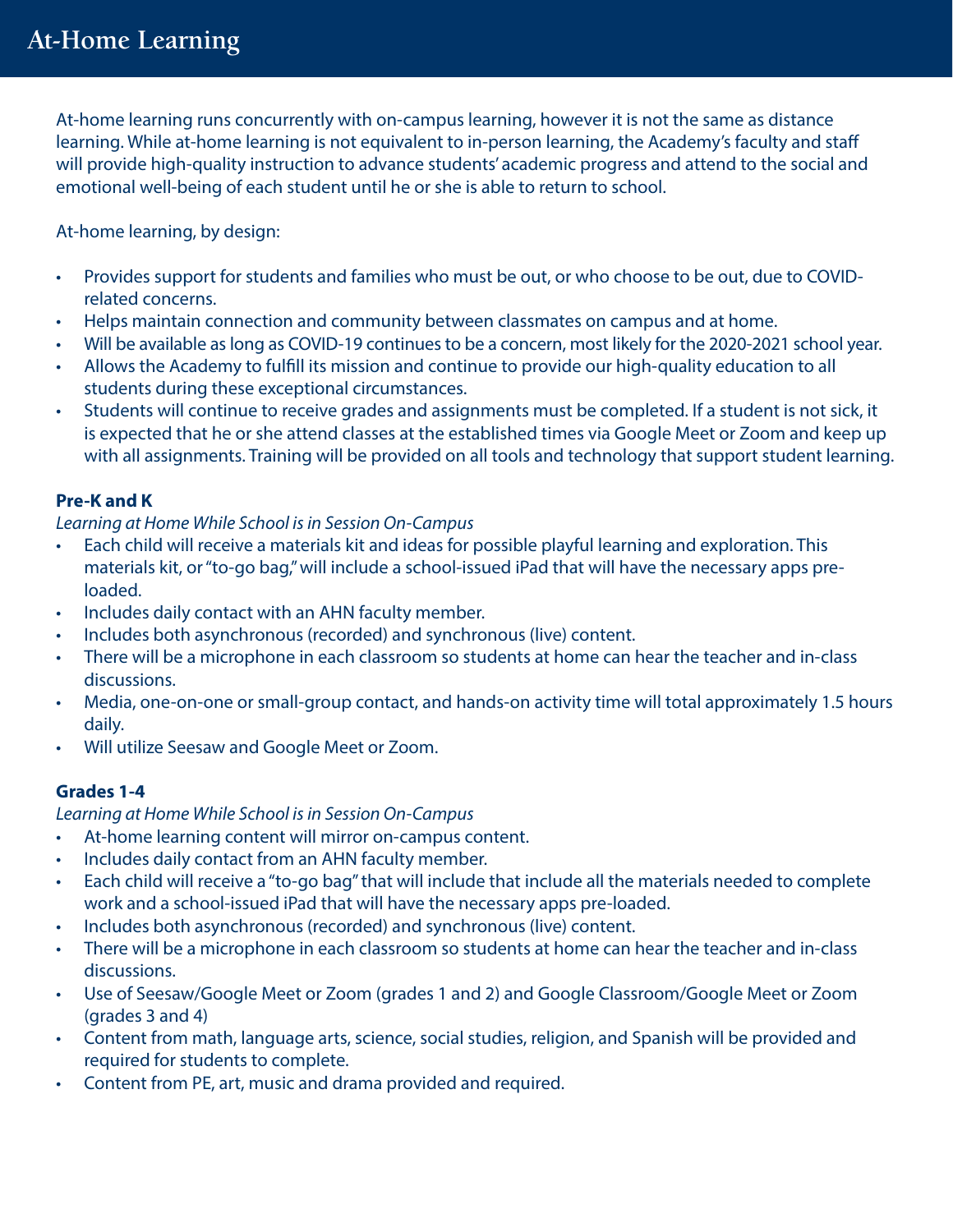#### **SAMPLE SCHEDULE - PRE-K TO 4TH GRADE**

| Sample In-School Learning Plan          | At-Home Learning Plan                                                                       |
|-----------------------------------------|---------------------------------------------------------------------------------------------|
| Morning Meeting (8:00-8:30 a.m.)        | Students will join their classmates daily for the morning<br>meeting.                       |
| Math (8:30-9:30 a.m.)                   | Students will livestream into the on-campus<br>classrooms for various lessons.              |
| Recess (9:30-10:00 a.m.)                | Students will receive feedback from classroom<br>teacher/assistant or learning coach daily. |
| Language Arts (10:00-11:00 a.m.)        |                                                                                             |
| Lunch/Recess (11:00 -11:45 a.m.)        |                                                                                             |
| Small Groups/Reading (11:50-12:30 p.m.) |                                                                                             |
| Specials (12:30-1:00 p.m.)              |                                                                                             |
| Social Studies/Science (1:00-1:45 p.m.) |                                                                                             |
| Religion (1:45-2:30 p.m.)               |                                                                                             |
| Pack-Up/Dismissal                       |                                                                                             |

*For more detailed information about the daily schedule, please contact Bridgid Fishman.*

#### **Grades 5-8**

*Learning at Home While School is in Session On-Campus*

- Includes daily contact from an AHN faculty member
- Includes both asynchronous (recorded) and synchronous (live) content.
- There will be a microphone in each classroom so students at home can hear the teacher and in-class discussions.
- "To-go kits" provided that include all the materials needed to complete work.
- Use of Google Classroom/Google Meet or Zoom
- Students join classes via Google Meet or Zoom. Content from math, language arts, science, social studies, religion and Latin/Spanish provided and required for students to complete.
- Content from PE, art, music and drama provided and required.

| Sample In-School Learning Plan | At-Home Learning Plan     |
|--------------------------------|---------------------------|
| Advisory (8:00-8:30 a.m.)      | Advisory (8:00-8:30 a.m.) |
| Set 1/5                        | Set 1/5                   |
| Set 2/6                        | Set 2/6                   |
| Lunch/Recess                   |                           |
| Set 3/7                        | Set 3/7                   |
| Set 4/8                        | Set 4/8                   |
| <b>ART</b>                     |                           |

*For more detailed information about the daily schedule, please contact Bridgid Fishman.*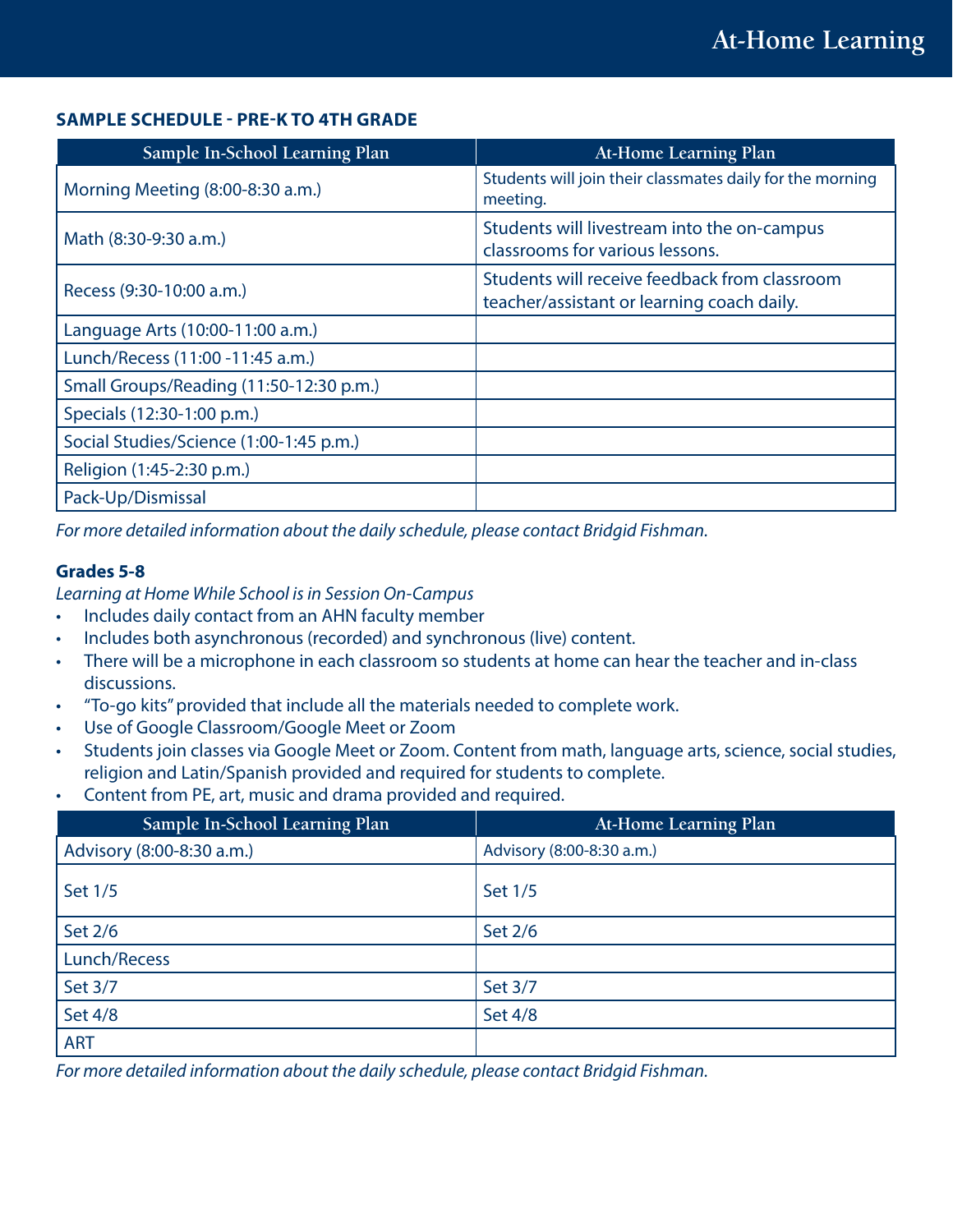# **Grades 9-12**

*Learning at Home While School is in Session On-Campus*

- Students will log into their classes at the scheduled time, either via Google Meet or Zoom.
- Each student is expected to log in and remain online, with video on, for the duration of the class.
- Students will be grouped in the classroom and virtually to facilitate small-group discussions and projects.
- There will be a microphone in each classroom so students at home can hear the teacher and in-class discussions.

| 2020 - 2021 High School Daily Schedule                                     |                                                                  |       |       |       |       |       |
|----------------------------------------------------------------------------|------------------------------------------------------------------|-------|-------|-------|-------|-------|
| Daily Block Schedule for Monday, Tuesday, Wednesdsay, Thursday, and Friday |                                                                  |       |       |       |       |       |
| Time                                                                       | Day 1                                                            | Day 2 | Day 3 | Day 4 | Day 5 | Day 6 |
| $8:00 - 9:10$                                                              |                                                                  |       |       |       |       |       |
| $9:10 - 9:20$                                                              | Passing Time - 5 minutes per two grade levels                    |       |       |       |       |       |
| $9:20 - 9:30$                                                              | Potential time for teacher break                                 |       |       |       |       |       |
| $9:30 - 10:40$                                                             | З                                                                | 4     |       |       |       | 2     |
| 10:40 - 10:50                                                              | Potential time for teacher break                                 |       |       |       |       |       |
| $10:50 - 11:00$                                                            | Passing Time - 5 minutes per two grade levels                    |       |       |       |       |       |
| $11:00 - 12:10$                                                            | 5                                                                | 6     |       |       |       | 4     |
| $12:10 - 12:20$                                                            | Passing Time - 5 minutes per two grade levels                    |       |       |       |       |       |
| $12:20 - 12:45$                                                            | Lunch for Freshmen / Sophomores - Advisory for Juniors / Seniors |       |       |       |       |       |
| $12:45 - 12:55$                                                            | Passing Time - 5 minutes per two grade levels                    |       |       |       |       |       |
| $12:55 - 1:20$                                                             | Advisory for Freshmen / Sophomores - Lunch for Juniors / Seniors |       |       |       |       |       |
| $1:20 - 1:30$                                                              | Passing Time - 5 minutes per two grade levels                    |       |       |       |       |       |
| $1:30 - 2:40$                                                              |                                                                  |       |       |       |       |       |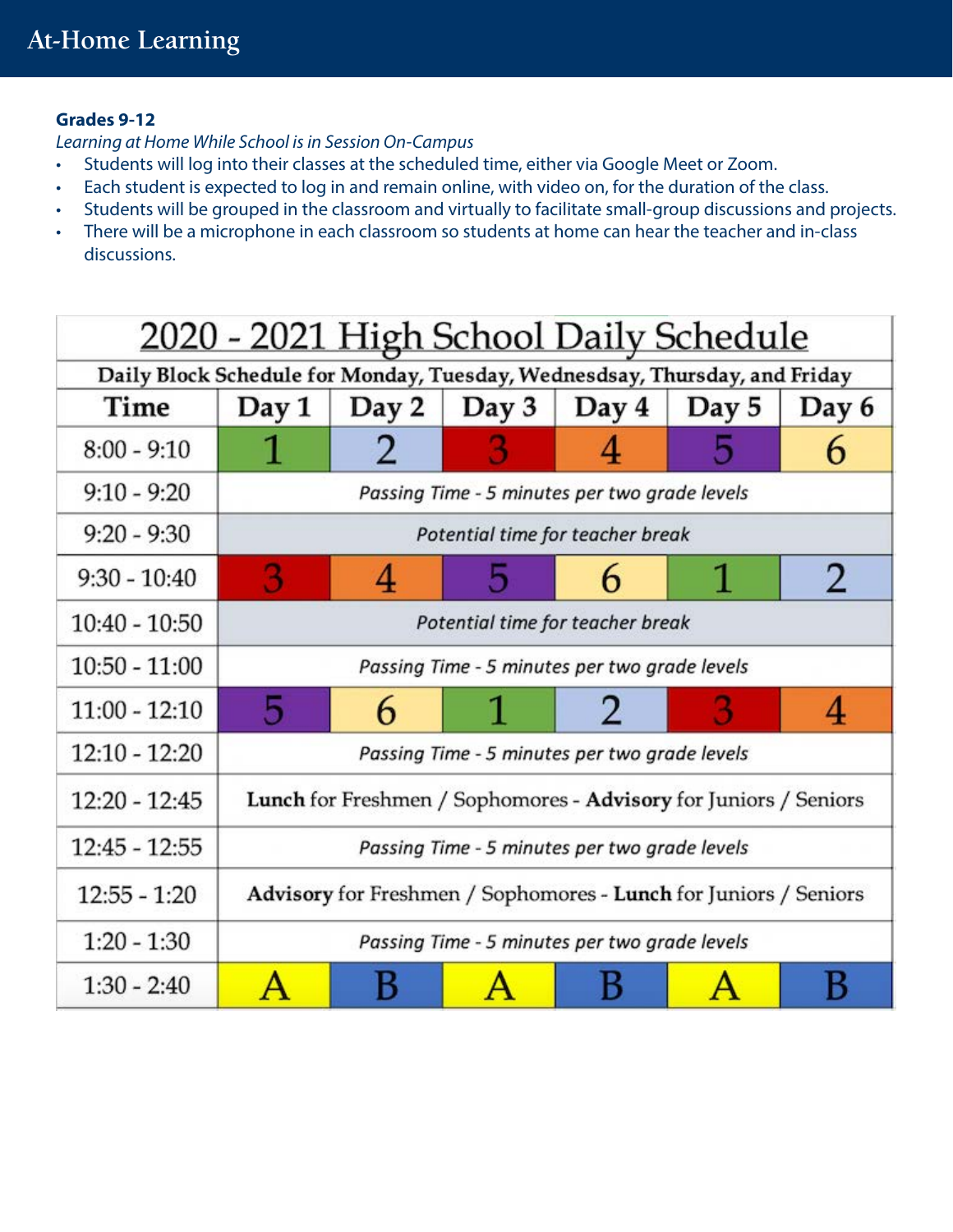Following the recommendations from our Covid task force and trends from past pandemics, the Academy is preparing for possible interruptions in on-campus learning. This scenario is enacted when it is not safe to open all or part of the Academy's campus. When virtual learning is deployed, an entire class, division, or the school as a whole is involved. Last spring, we had to make this transition very quickly and we learned some lessons that we would employ if we have to return to this scenario. As a technology-rich school, we are leaders in remote education.

- Students will be equipped with a "grab-and-go" kit in the event on-campus learning transitions to the virtual model. Books and supplies will be readily accessible in the event an interruption occurs.
- We recognize the needs of young children include the requirement of supervision and care in addition to their learning. In the event we are limited to the number of students allowed on campus, we will prioritize the on-campus experience for our youngest students.

# **Lower School**

- The school will assemble "to-go kits" for students with all necessary supplies, including print-outs, manipulatives and iPads with pre-loaded apps. Depending on the length of time we are in this model, print-outs and new manipulatives would be picked up through a drive-through service.
- There will be a consistent schedule of small-group and one-on-one check-ins with the teacher. The school will balance screen time for our youngest students while offering more face-to-face time with their teachers and peers.
- Students in pre-K through 2nd grade will use Seesaw and Google Meet or Zoom to submit work and communicate.
- Students in grades 3 and 4 will use Google Classroom and Google Meet or Zoom to submit work and communicate.
- In all grades there is an expectation that work for all subject areas will be provided and completed.
- We will offer a drive-through library so students have books to read.

# **Middle School**

- Students in the middle school will continue with the schedule from spring, whereby they virtually attend their classes daily and Wednesday is a flex day.
- The school will assemble "to-go kits" for students with all necessary supplies, including print-outs and manipulatives. Depending on the length of time we are in this model, print-outs and new manipulatives would be picked up through a drive-through service.
- Students in grades 5 through 8 will use Google Classroom and Google Meet or Zoom to submit work and communicate.
- We will offer a drive-through library so students have books to read.

# **High School**

- Students in the high school will adopt the Wednesday flex schedule. Monday and Thursday will be odd days and Tuesday and Friday will be even days, without rotation, and Wednesday will be a day for office hours and teacher meetings.
- The school will provide take-home art supplies in the lobby.
- All students will submit work through Veracross and Google Classroom.
- All students must be out of bed and at a desk with camera on ready to work at the regular class time.
- Students will be asked to wear their uniform top.
- Announcements will be provided to students through the Veracross Student Information Page.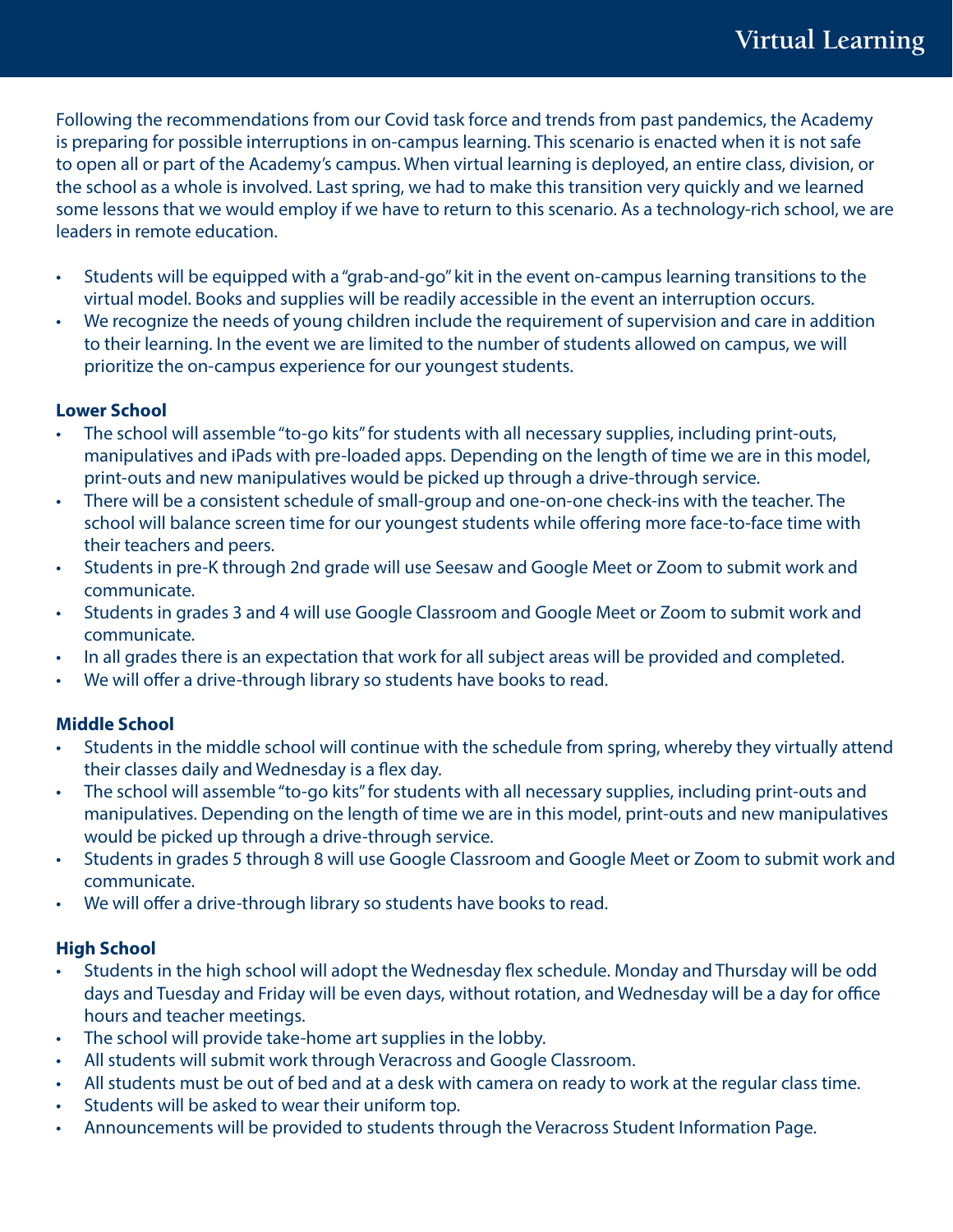#### **Athletics**

The Academy is utilizing the guidance of the Florida High School Athletic Association (FHSAA), National Federation of State High School Associations, the Center for Disease and Control and our medical advisory board. Masks will not be required in athletics. Because it is not advisable to wear masks while participating in practices or competitions, additional measures must be added to try and mitigate exposure as best as we can.

#### **Early Bird, Extended Day + After-School Programs**

Early Bird will be offered daily beginning at 7:00 a.m. via a sign-up to use to ensure that we have enough staff. Due to limited space and supervisory personnel, our ability to accommodate Early Bird students is reduced, and we appreciate your cooperation in using this service only when necessary. Students will social distance in the Brady Center. They will not share supplies.

Extended Day will be offered; a defined plan is available at holynamestpa.org/coronavirus/plan. We are working with our vendors to determine if we can safely offer After-School Programs.

For high school students, the Bayshore building will close at 5:00 p.m. Students must be picked up by that time.

#### **Faith Formation**

Nurturing the spiritual life of AHN is integral to our community of faith. Students and staff will continue to celebrate All-School Masses from classrooms via livestream. Taking advantage of smaller group settings for worship, each grade level will engage in formative prayer experiences, break open the Word of God, and/or celebrate Mass throughout the year.

#### **AHN Community Spread that Would Lead to School Closure**

In-School Spread: Daily Average Based on Whole Population

| If 5% of the total school population tests positive with COVID or are felt to have  | <b>TRUE HYBRID</b>   |
|-------------------------------------------------------------------------------------|----------------------|
| COVID by a physician                                                                |                      |
| If 10% of the total school population tests positive or are felt to have COVID by a | <b>I ALL VIRTUAL</b> |
| physician                                                                           |                      |

*\*If there is an outbreak isolated within a grade level/division, then it is possible that just that grade level will go virtual.*

In the case that the Academy must move to a true hybrid, half of students would come to school two days a week while the other half learns from home. The groups would alternate by last name, and an official schedule will be released should the need arise. If we need to reduce the number of students on campus, our priority will be keeping the lower school students on campus.